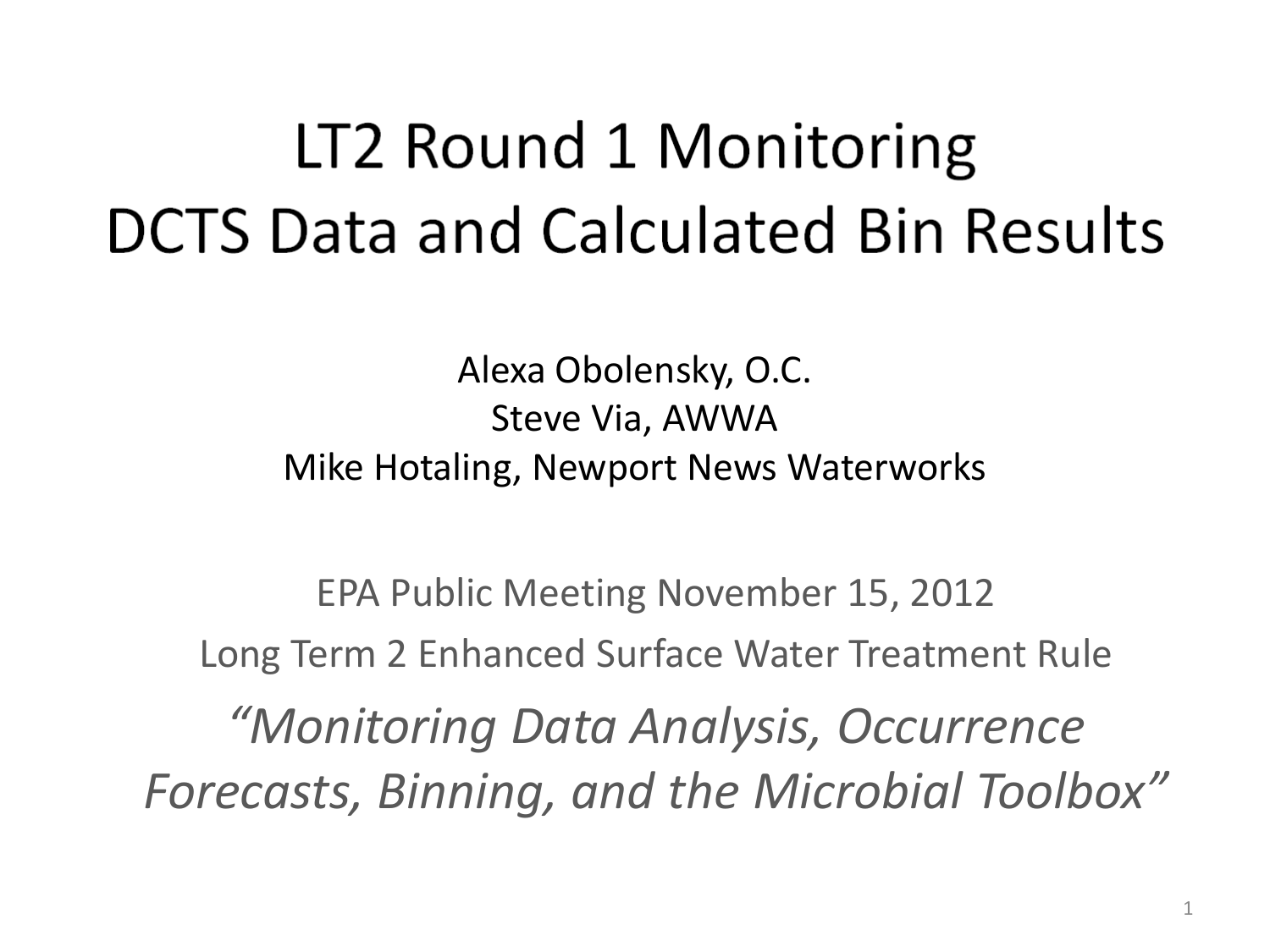# Presentation Outline

- Overview of DCTS Data
- Sampling and Analytical Results
- Calculated Bins
- *Cryptosporidium* Recovery
- *E*. coli /*Cryptosporidium* Relationship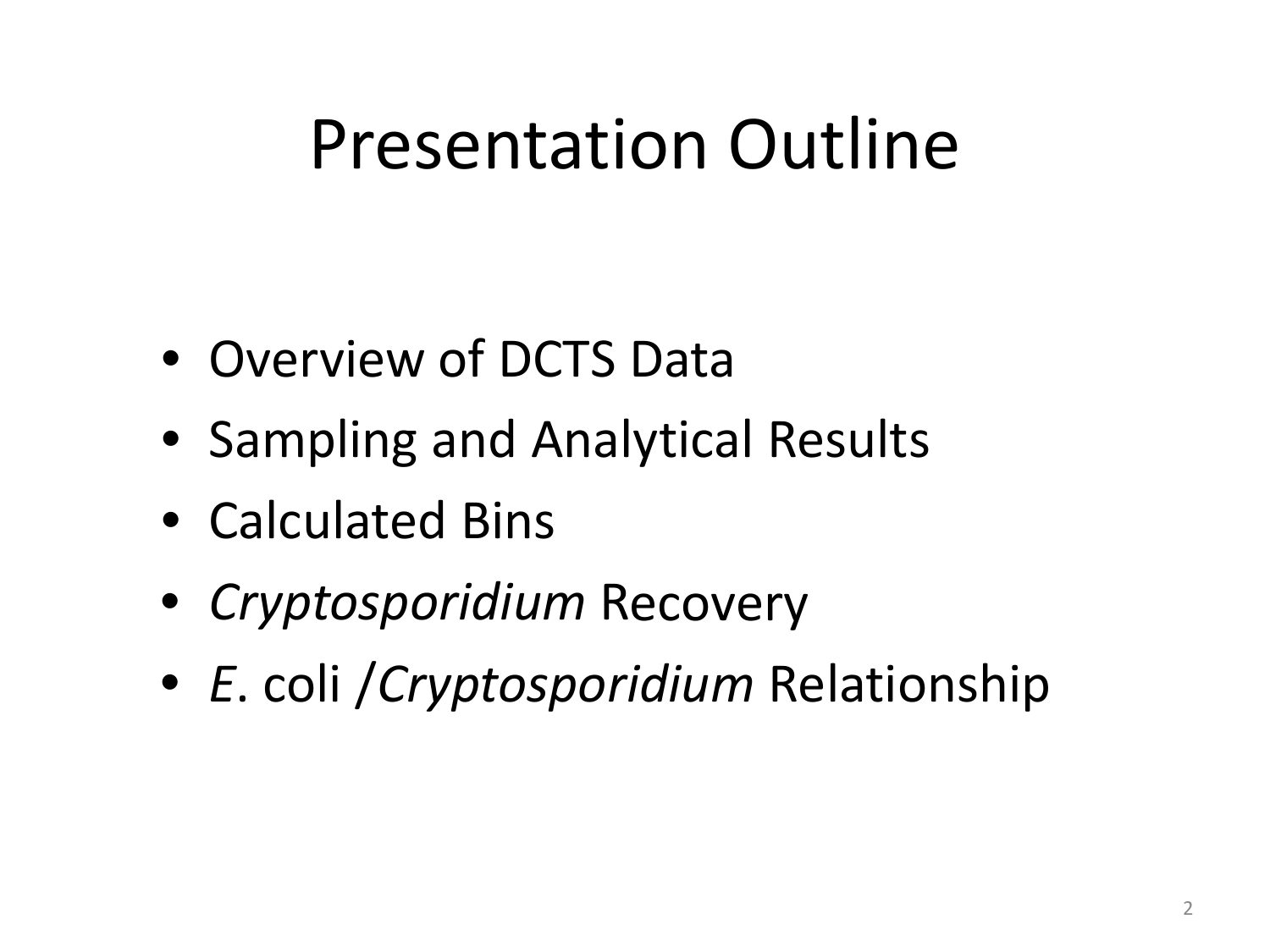# DCTS Data

- **Data Collection and Tracking System**
- 2280 sampling locations (1780 Crypto, 2146 E. coli)
- electronic submission required for large systems (schedule 1-3)
- sparse representation of small systems (schedule 4)
- grandfathered data not included ( $\sim$  900 locations)
- *Cryptosporidium* and E. coli public data posted June 2012
- examination showed need for data cleaning and updating
	- sampling point attributes differ between sampling events
	- redundant sample entries
	- conflicting or missing source water category information
	- filtration status misclassification
	- E. coli calculated results missing
	- miscellaneous erroneous or suspect data entries
- "cleaned data" posted October 2012 with documentation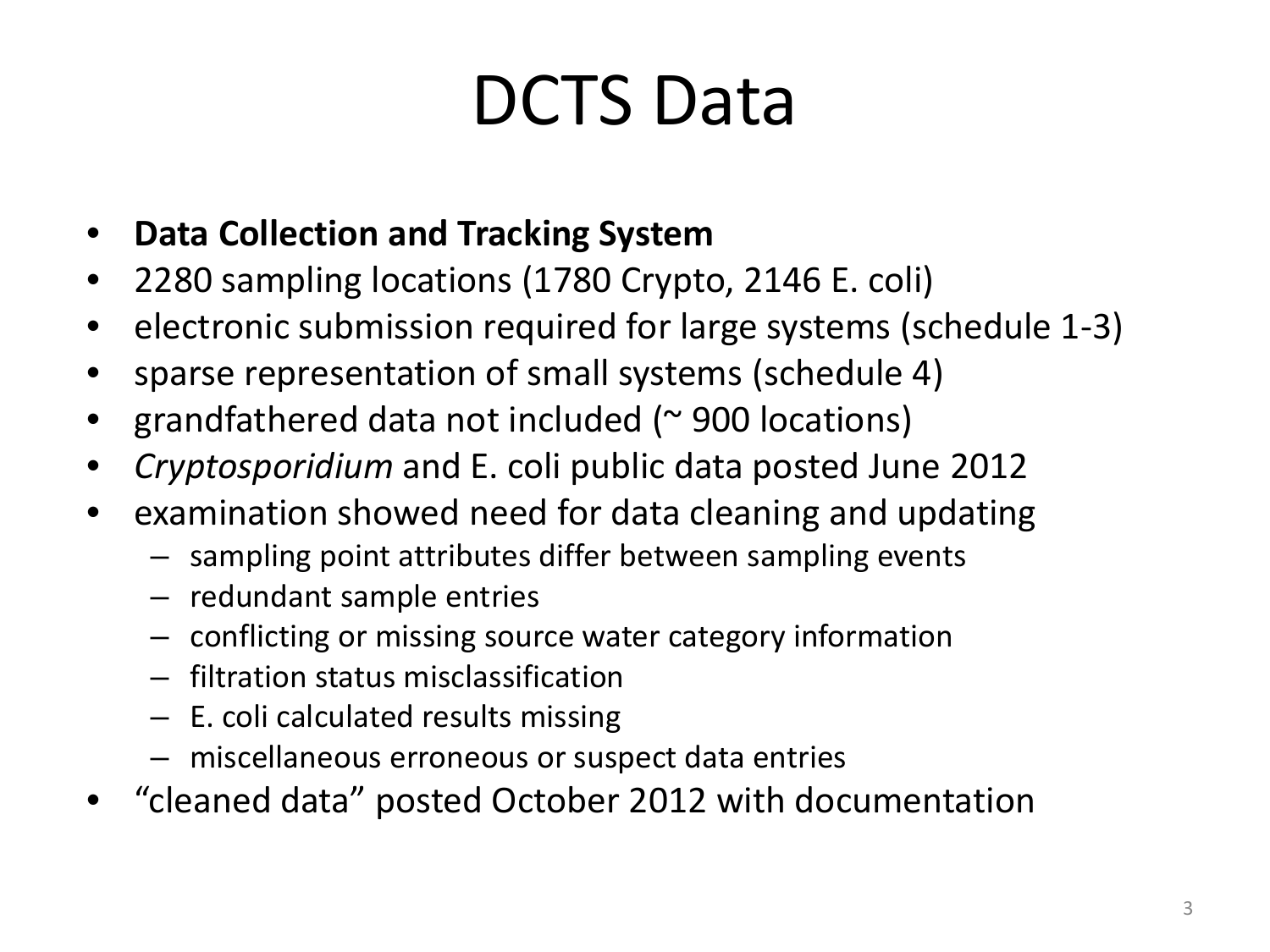### *Cryptosporidium* monitoring locations in DCTS data

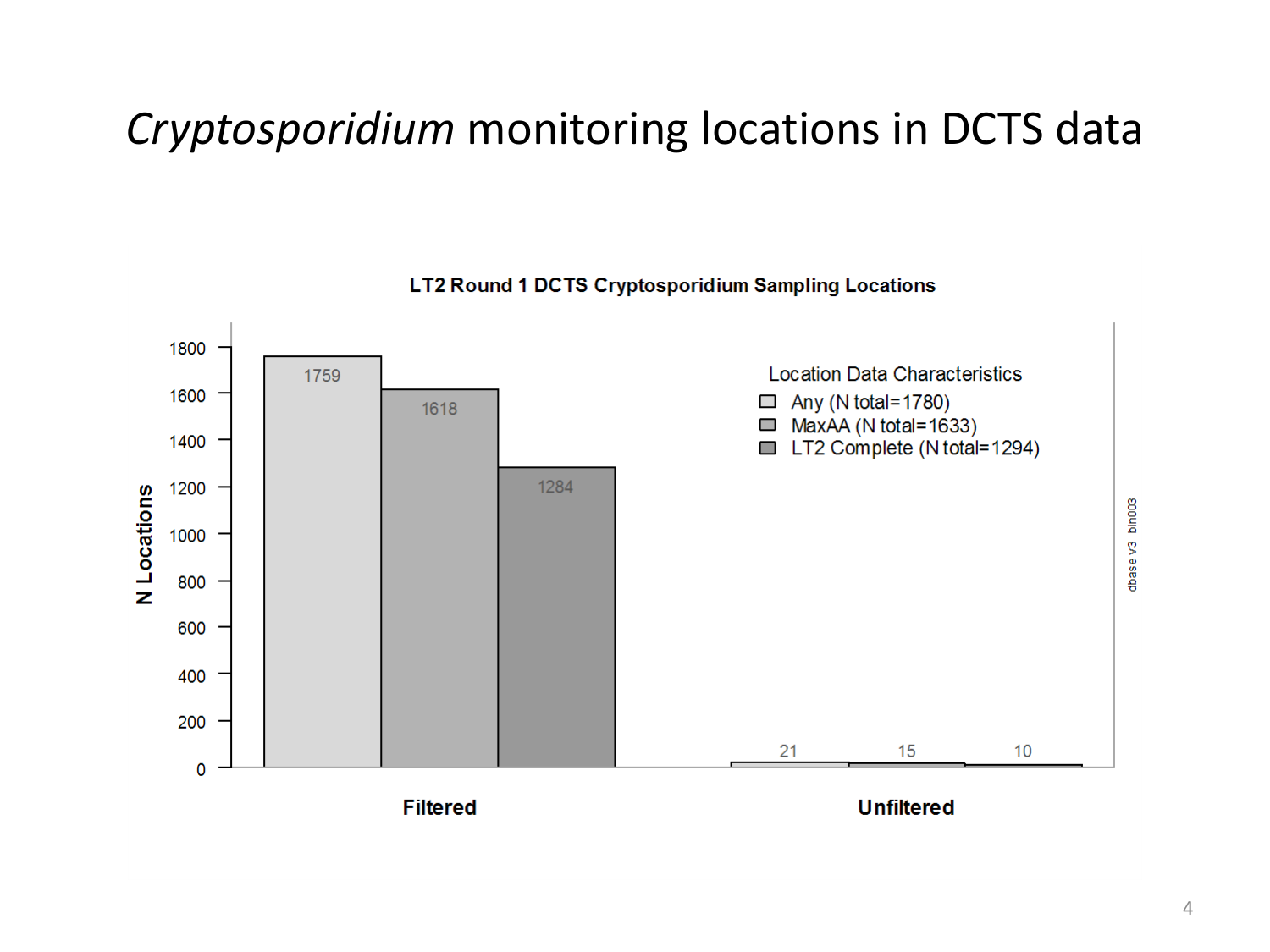#### *Cryptosporidium* monitoring locations at Filtered Facilities

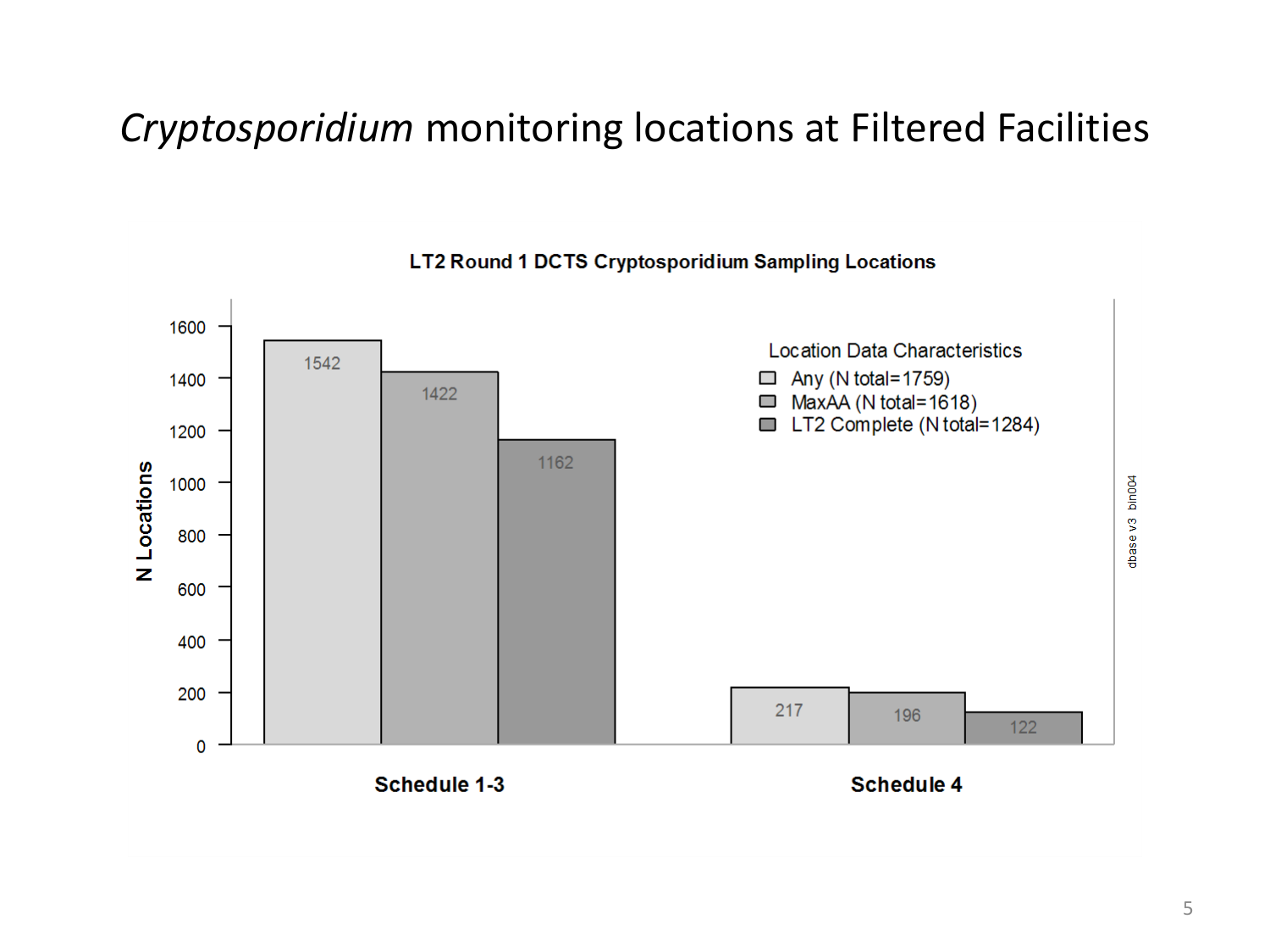## *Cryptosporidium* monitoring locations at Filtered Facilities Schedule 1-3 (large systems)

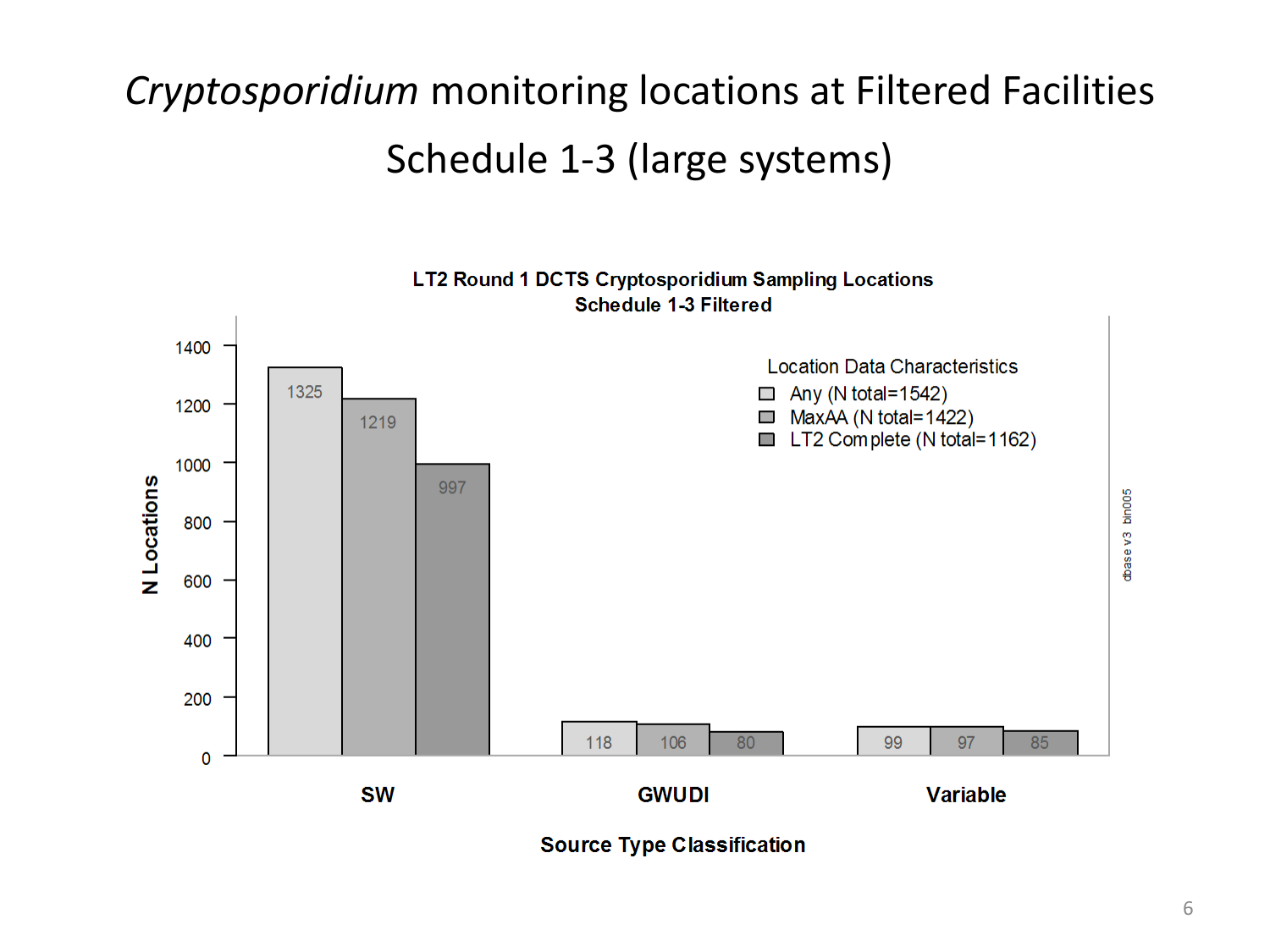## *Cryptosporidium* monitoring locations at Filtered Facilities Schedule 4 (small systems)

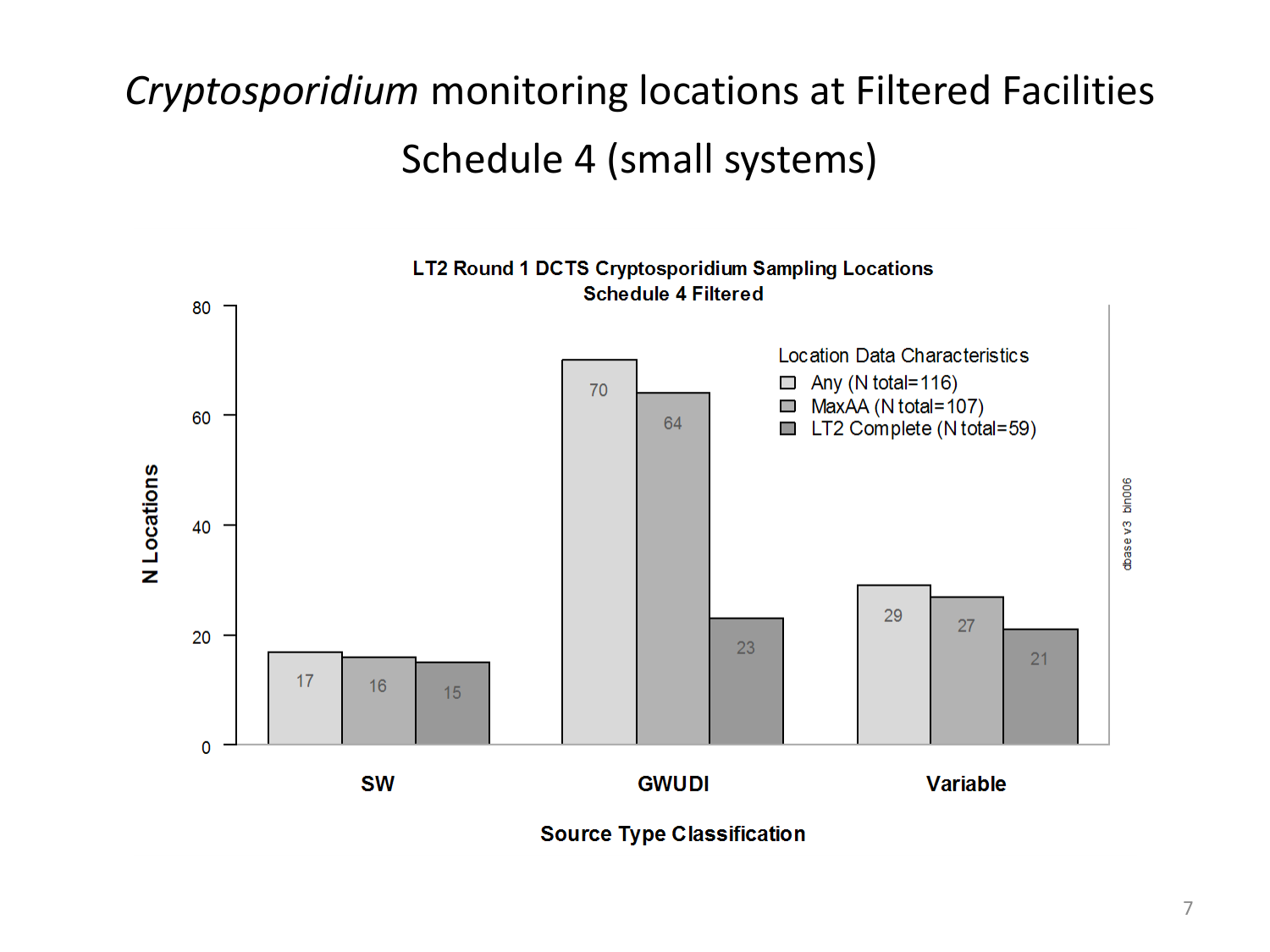## *Cryptosporidium* Surface Water monitoring locations Large System (Schedule 1-3) Filtered Facilities

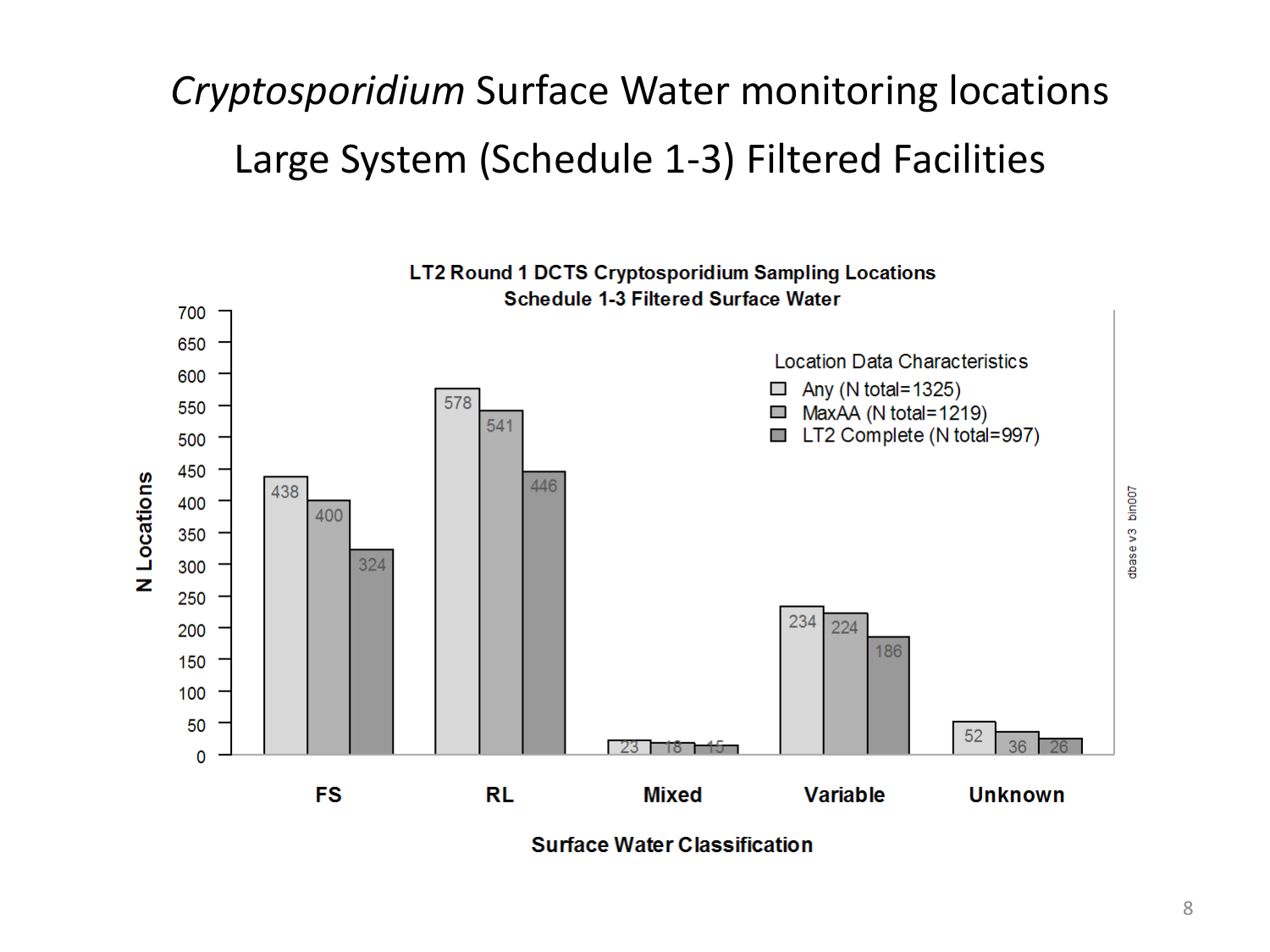## *Cryptosporidium* Surface Water monitoring locations Small System (Schedule 4) Filtered Facilities

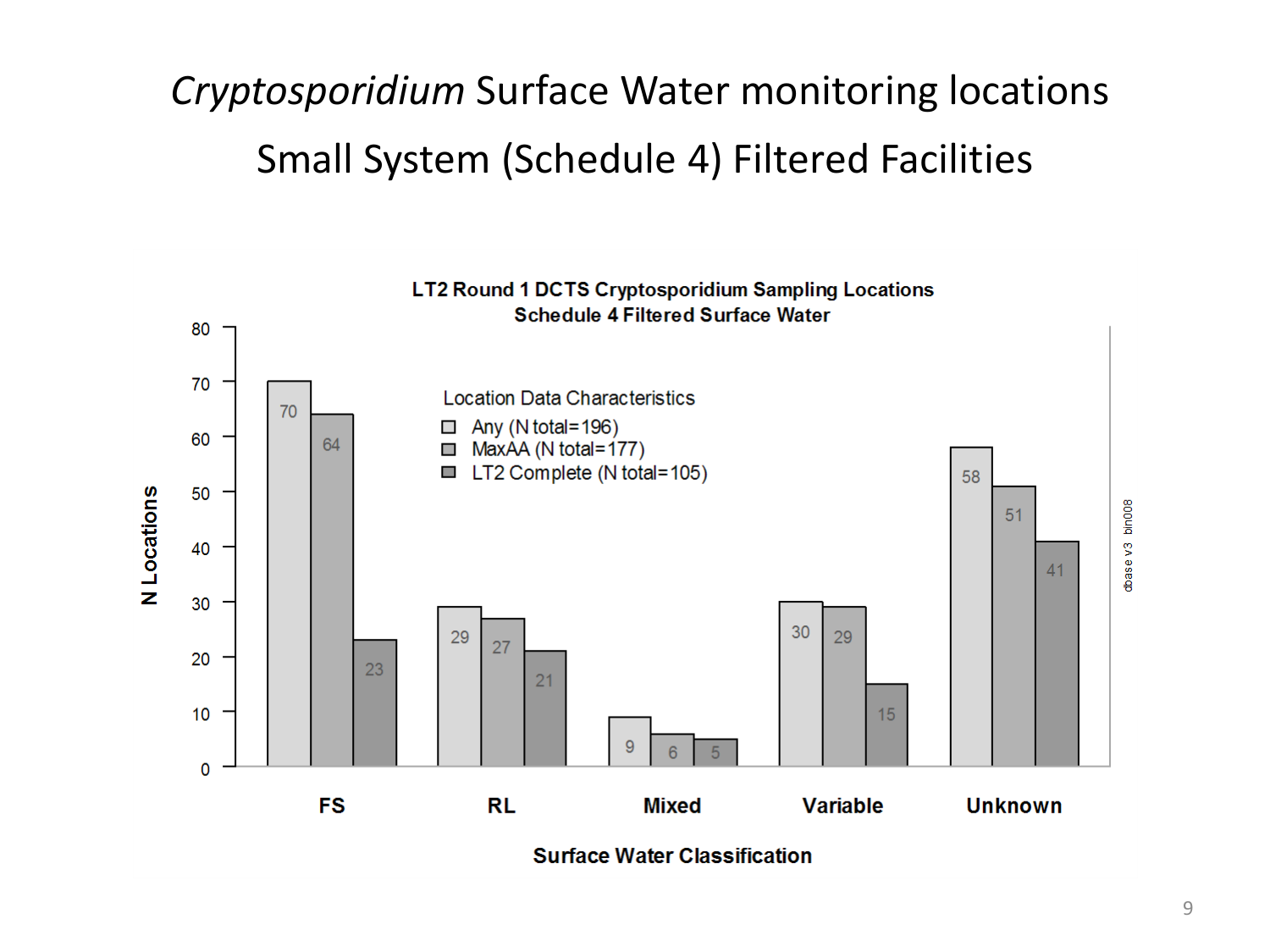#### Location MaxAA or Location Mean? Ratio median near 2 Regulatory Impact Will Differ Substantially

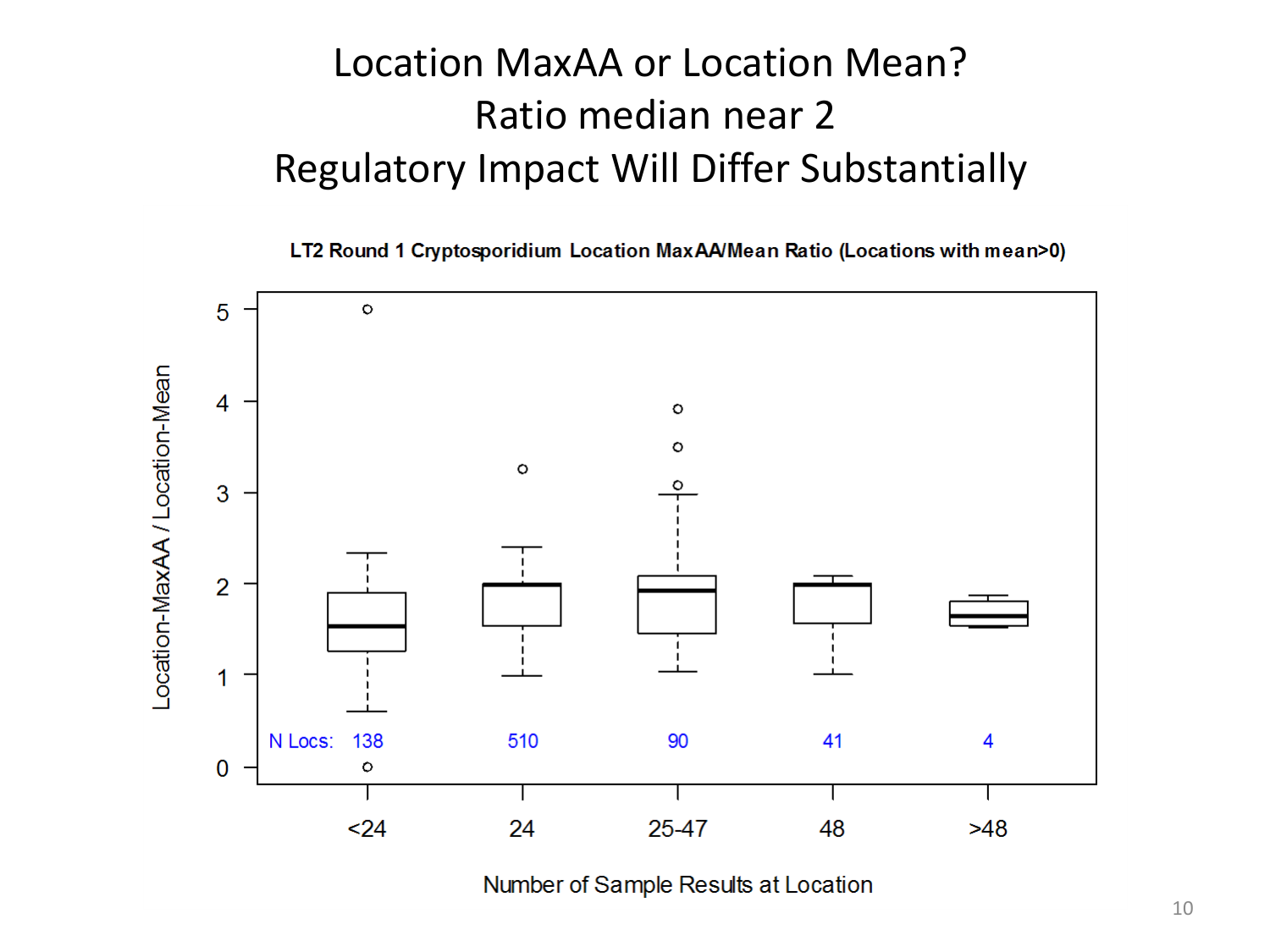#### Filtered vs. Unfiltered All Locations

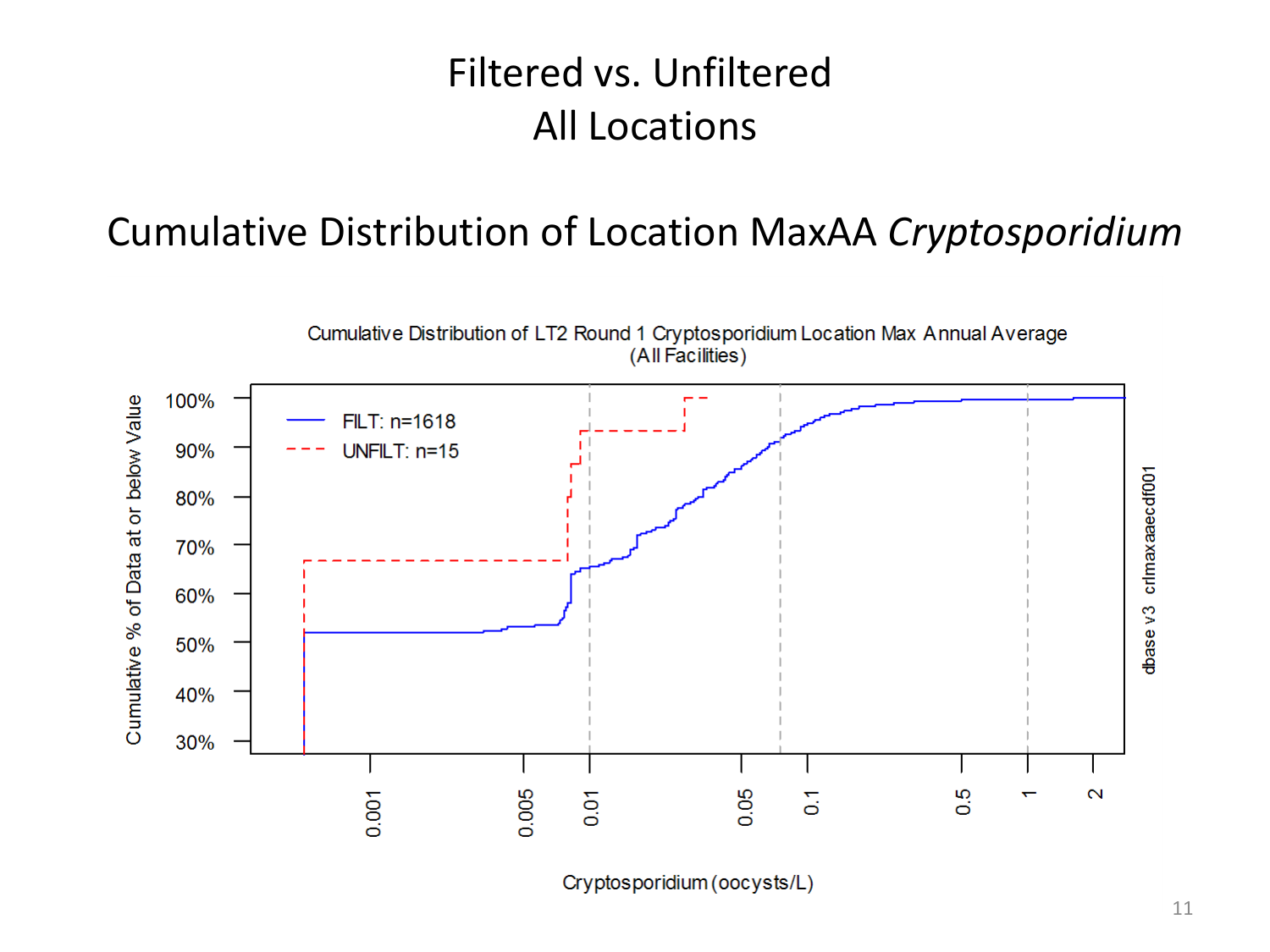#### SW vs. GWUDI Large System Filtered

![](_page_11_Figure_2.jpeg)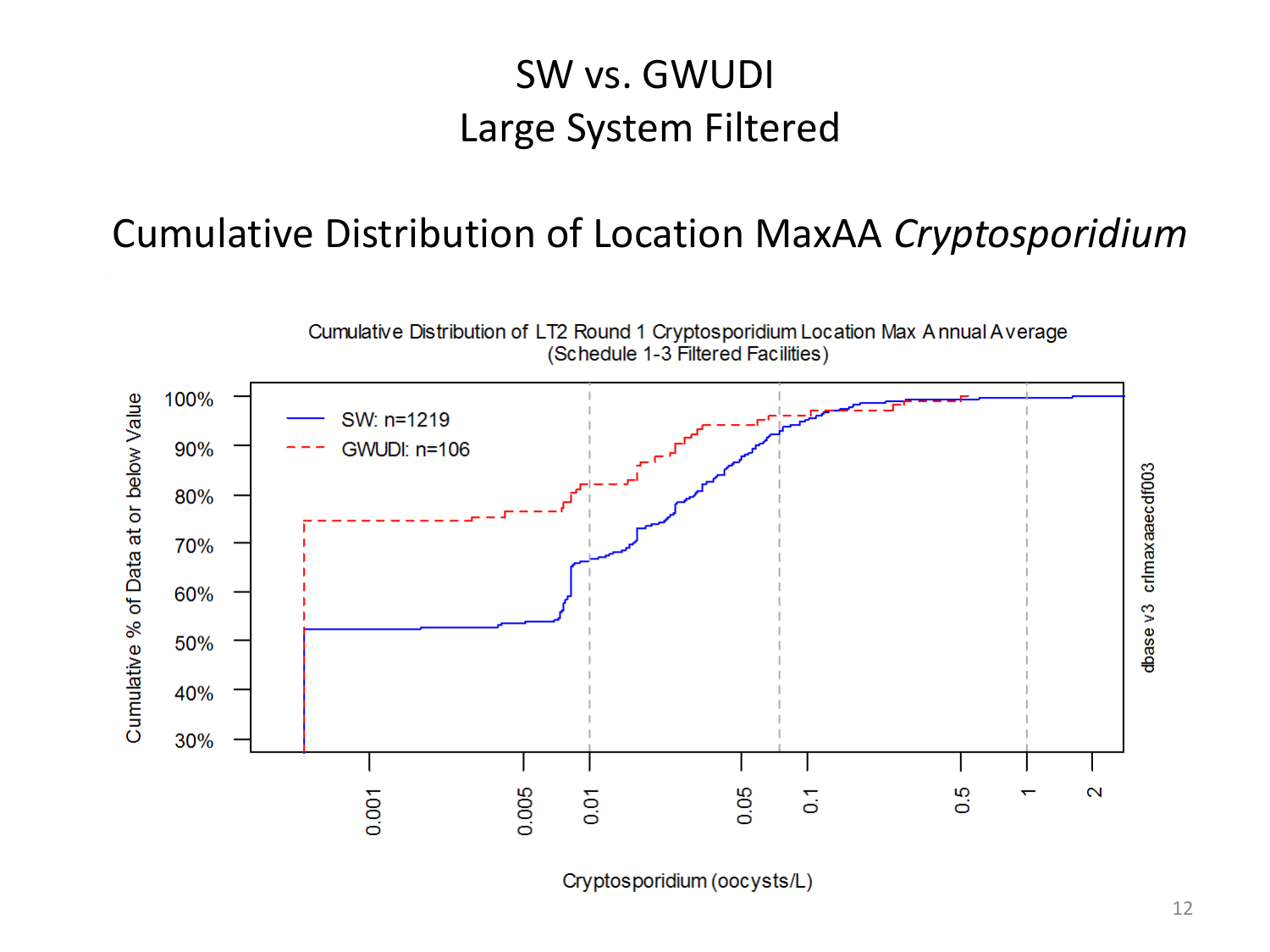#### Flowing Stream vs. Reservoir/Lake Large System Filtered Surface Water

![](_page_12_Figure_2.jpeg)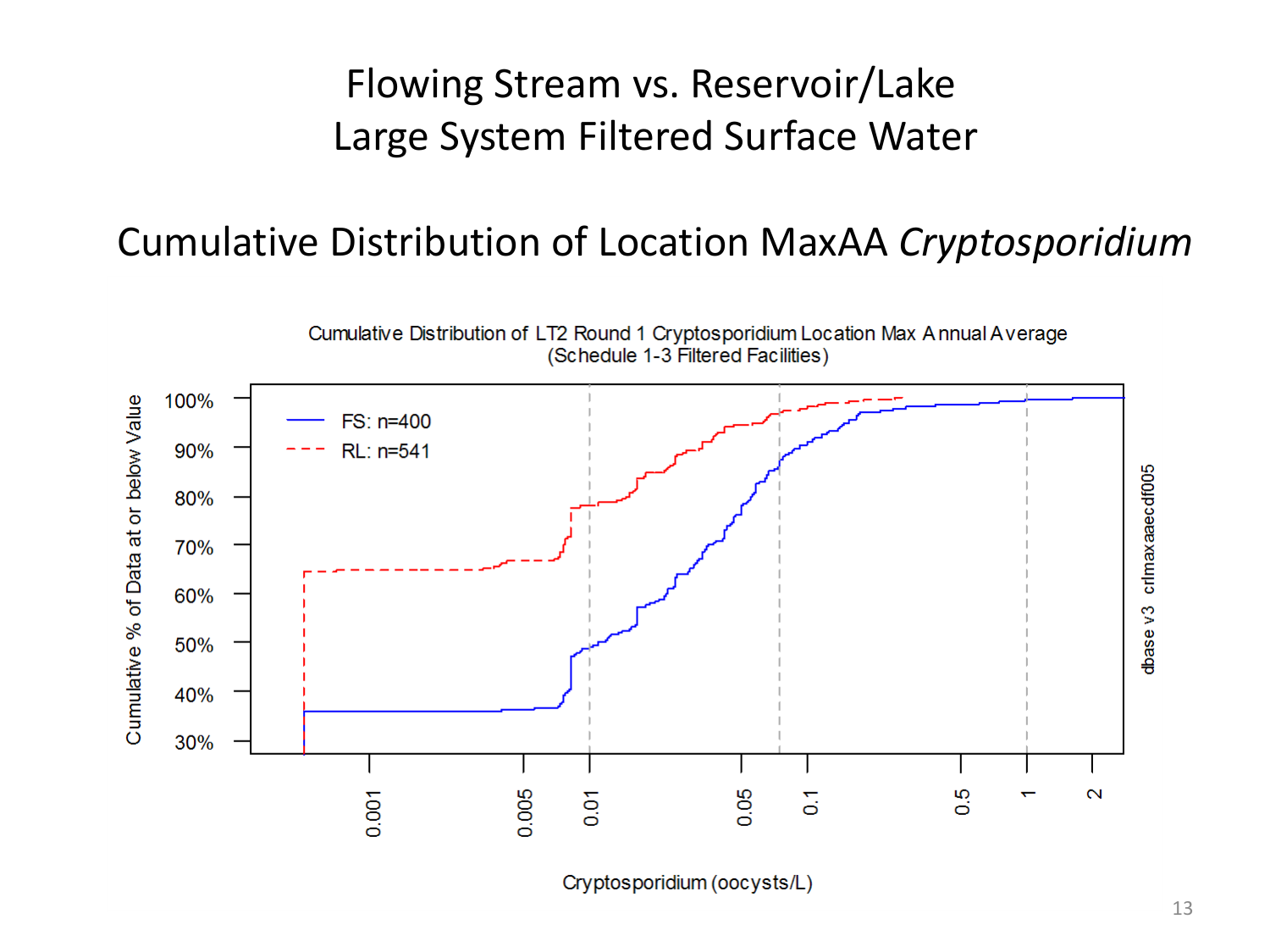#### Flowing Stream vs. Reservoir/Lake Small System Filtered Surface Water

![](_page_13_Figure_2.jpeg)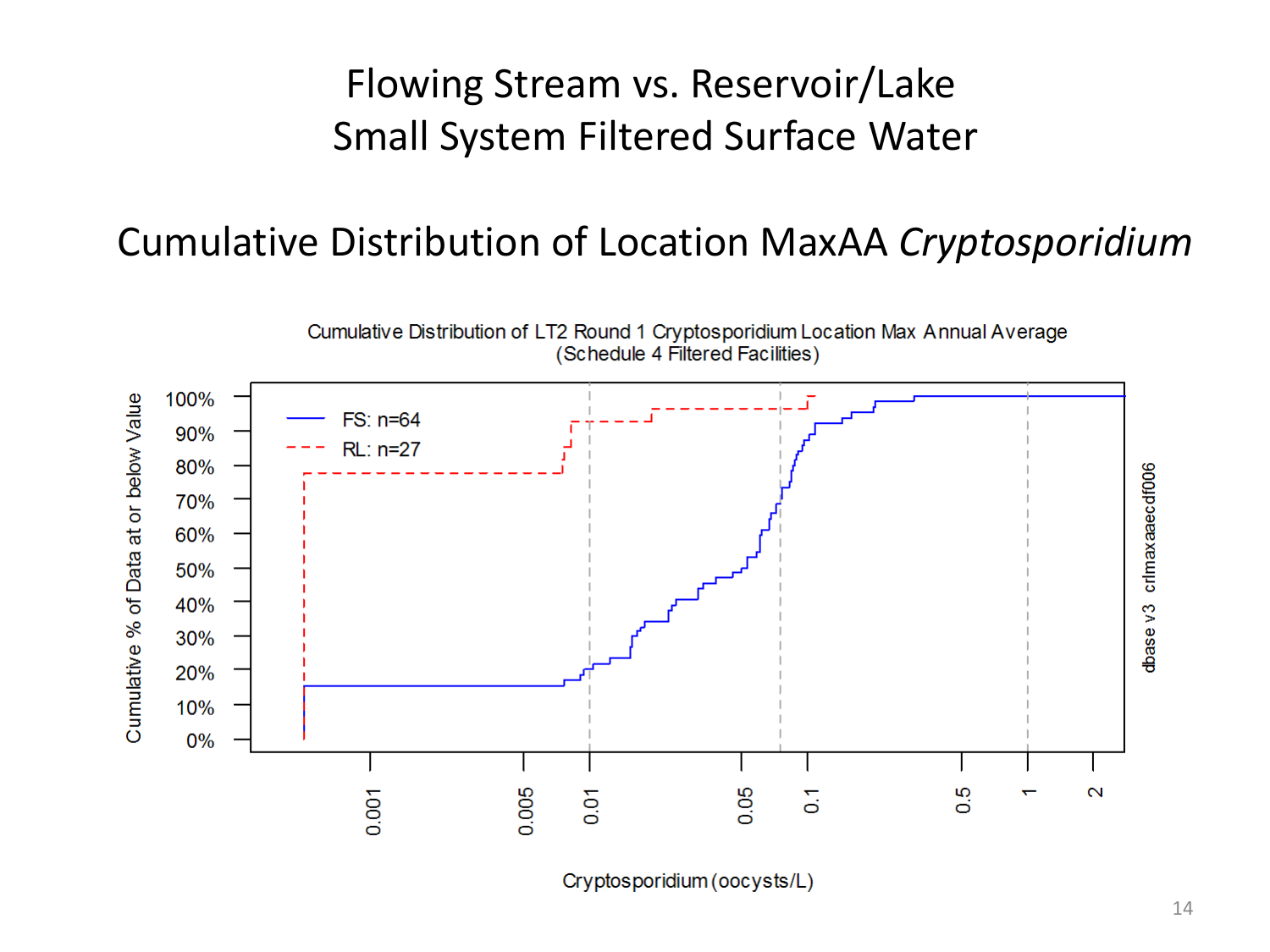#### Bin Calculation from DCTS Data

#### Schedule 1-3 (large system) Filtered Facilities

| Location<br><b>Type</b> | N<br>Total | N<br><b>Binned</b> | $N$ (%) with any<br>Detected<br>Crypto | N(%)<br>Bin 1 | N(% )<br>Bin 2 | N(%)<br>Bin 3 |
|-------------------------|------------|--------------------|----------------------------------------|---------------|----------------|---------------|
| All                     | 1542       | 1162               | 576 (50%)                              | 1079 (93%)    | 83 (7%)        | 0             |
| <b>GWUDI</b>            | 118        | 80                 | 19 (24%)                               | 78 (98%)      | 2(2%)          | 0             |
| SW                      | 1325       | 997                | 505 (51%)                              | 921(92%)      | 76 (8%)        | 0             |
| Source Type<br>Variable | 99         | 85                 | 52 (60%)                               | 80 (94%)      | 5(6%)          | 0             |
| SW-FS                   | 438        | 324                | 224 (69%)                              | 275 (85%)     | 49 (15%)       | 0             |
| SW-RL                   | 578        | 446                | 168 (38%)                              | 432 (97%)     | 14 (3%)        | 0             |
| SW-<br>uncertain        | 309        | 227                | 113 (50%)                              | 214 (94%)     | 13 (6%)        | 0             |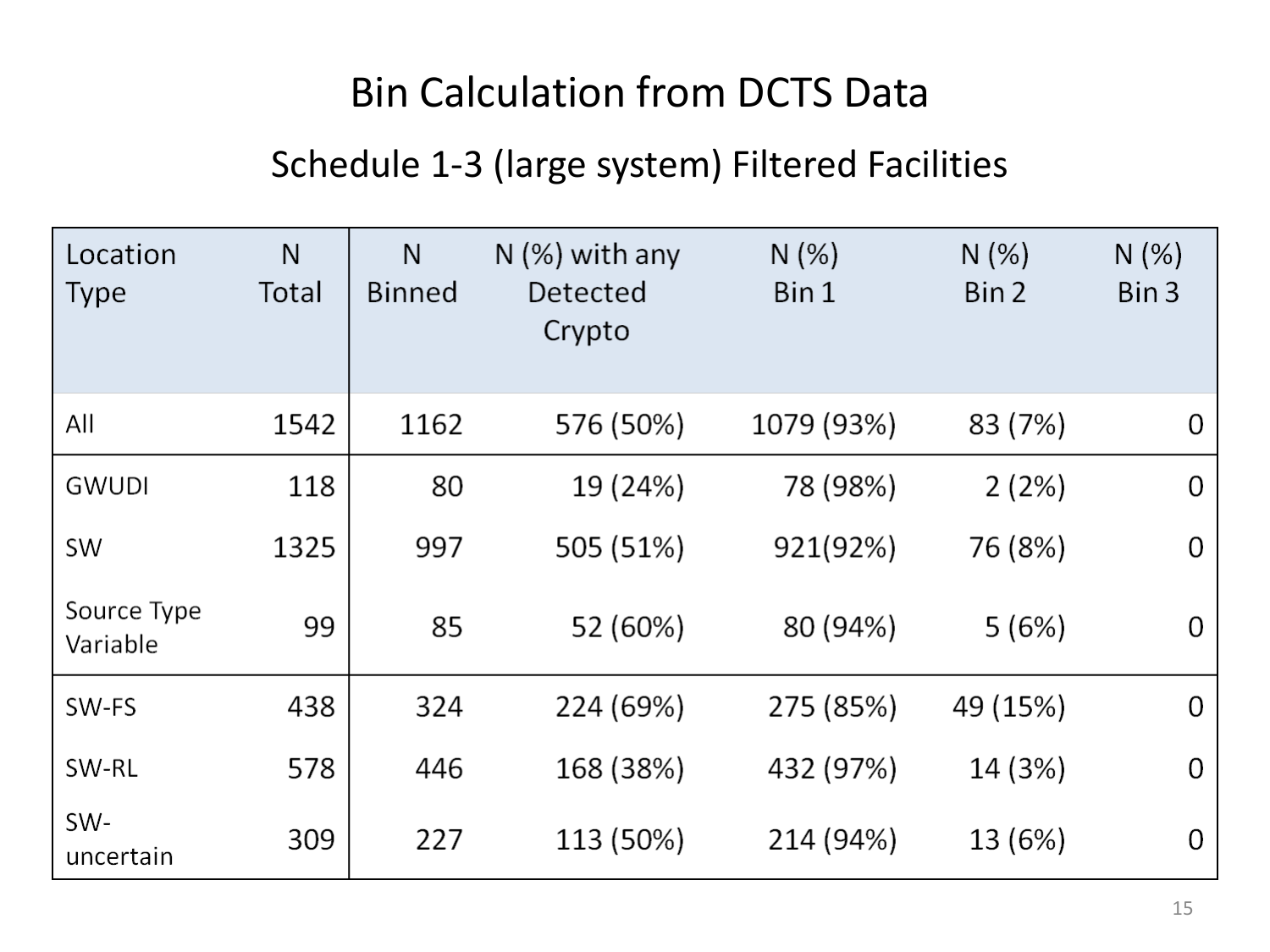## Alternative Bin Calculations for Incomplete Data Filtered Locations

![](_page_15_Figure_1.jpeg)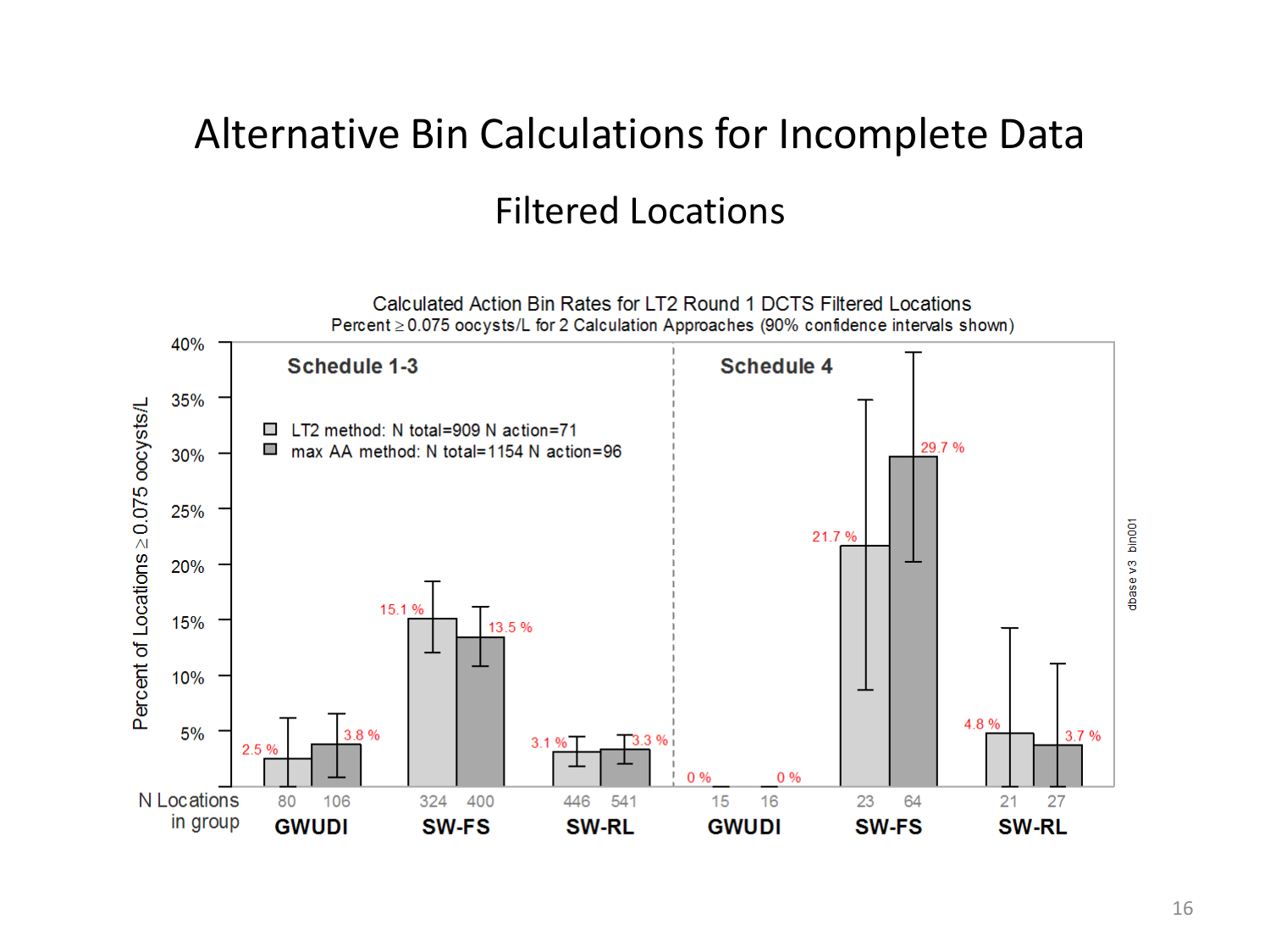#### Distributions of *Cryptosporidium* Recovery by Laboratory

![](_page_16_Figure_1.jpeg)

LT2 Round 1 Cryptosporidium MS Recovery by Laboratory

50 Labs, n=3320 (11 results off-scale)

Number MS Samples Processed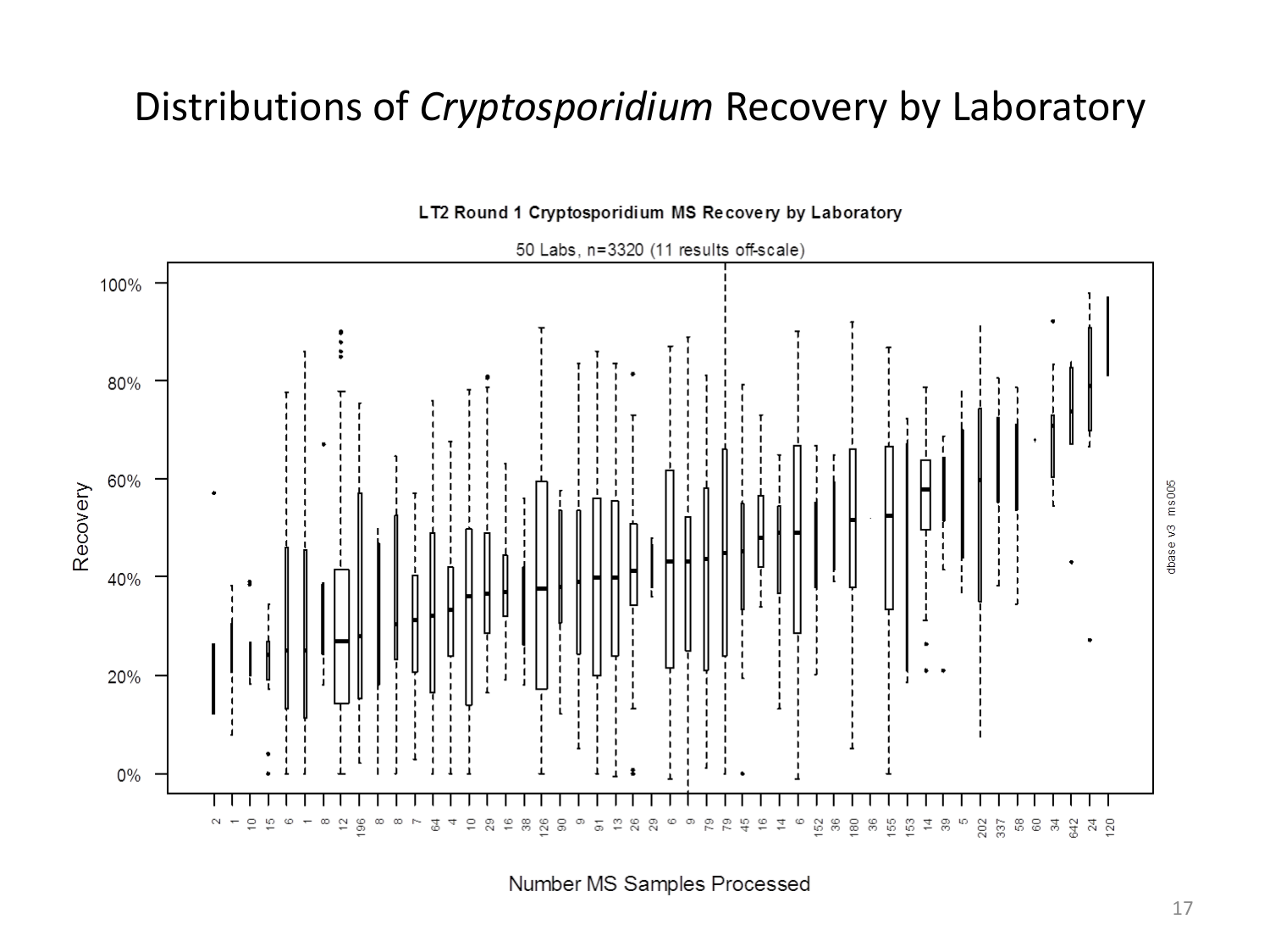#### Laboratories Grouped into Low/ Medium/ High Recovery

![](_page_17_Figure_1.jpeg)

LT2 Round 1 Cryptosporidium MS Recovery by Laboratory

Number MS Samples Processed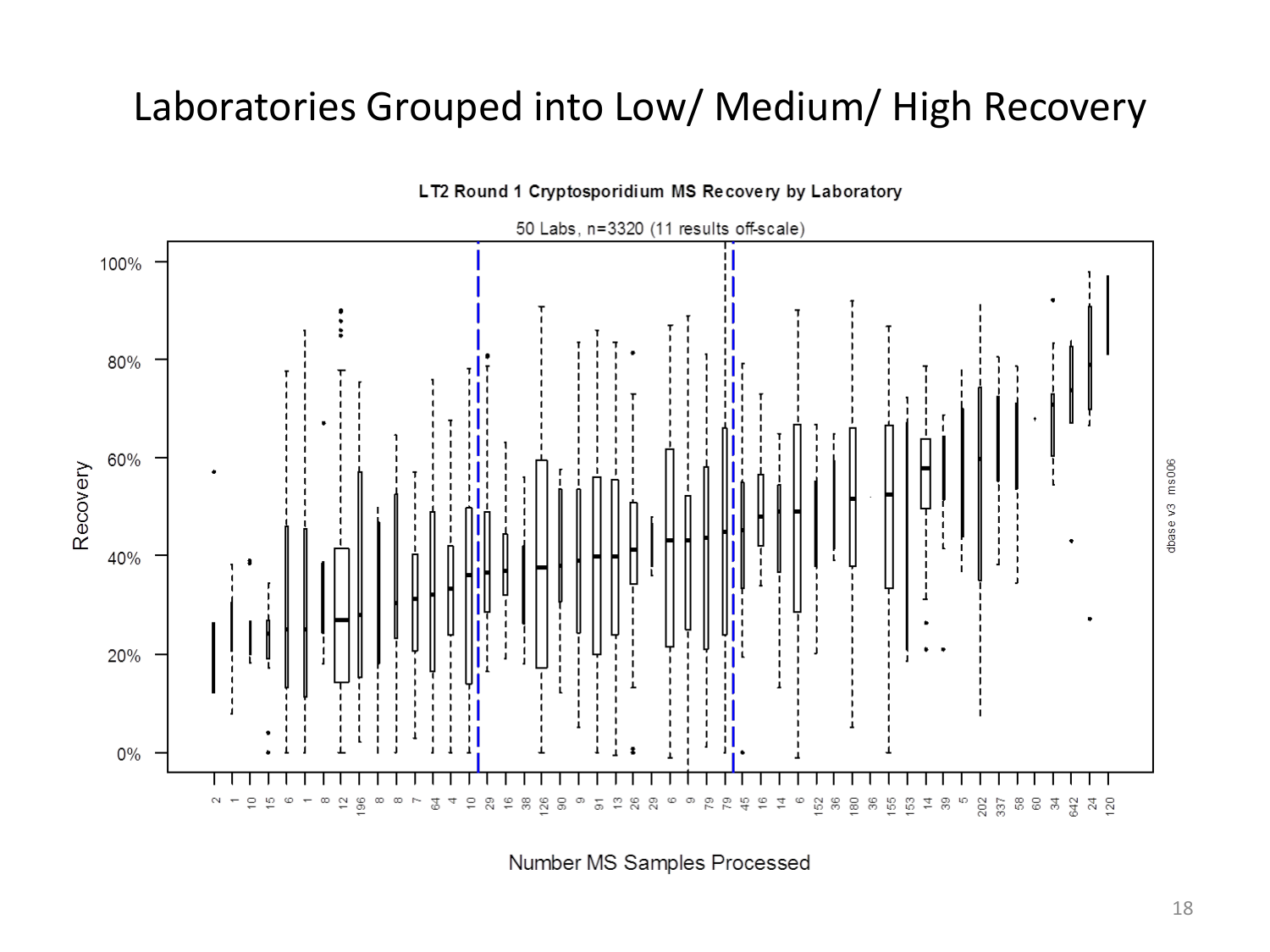## Higher *Cryptosporidium* Results at High Recovery Labs locations grouped by L/M/H laboratory

![](_page_18_Figure_1.jpeg)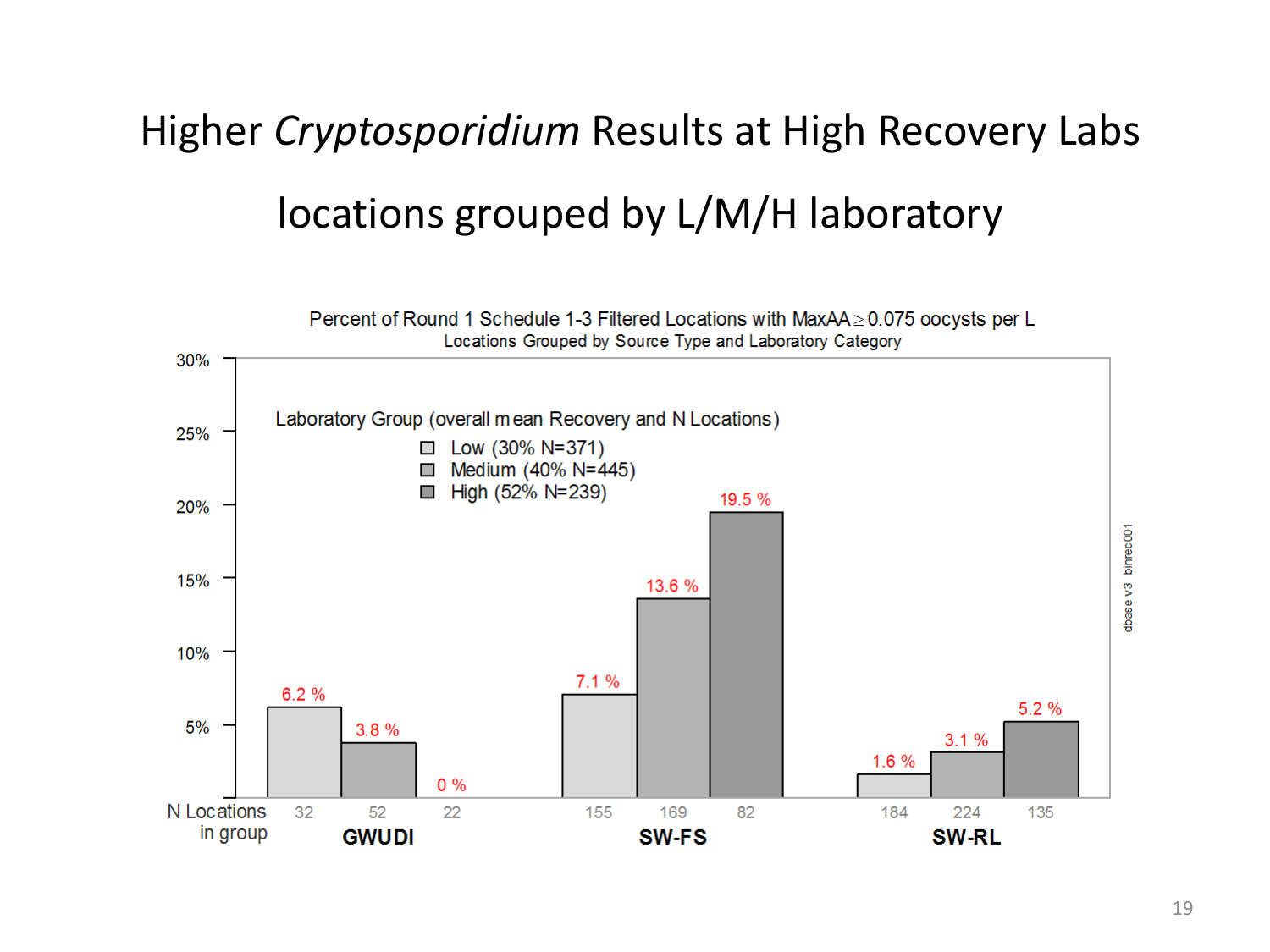#### Location MaxAA *Cryptosporidium* vs. Location AA E. coli

1633 locations

![](_page_19_Figure_2.jpeg)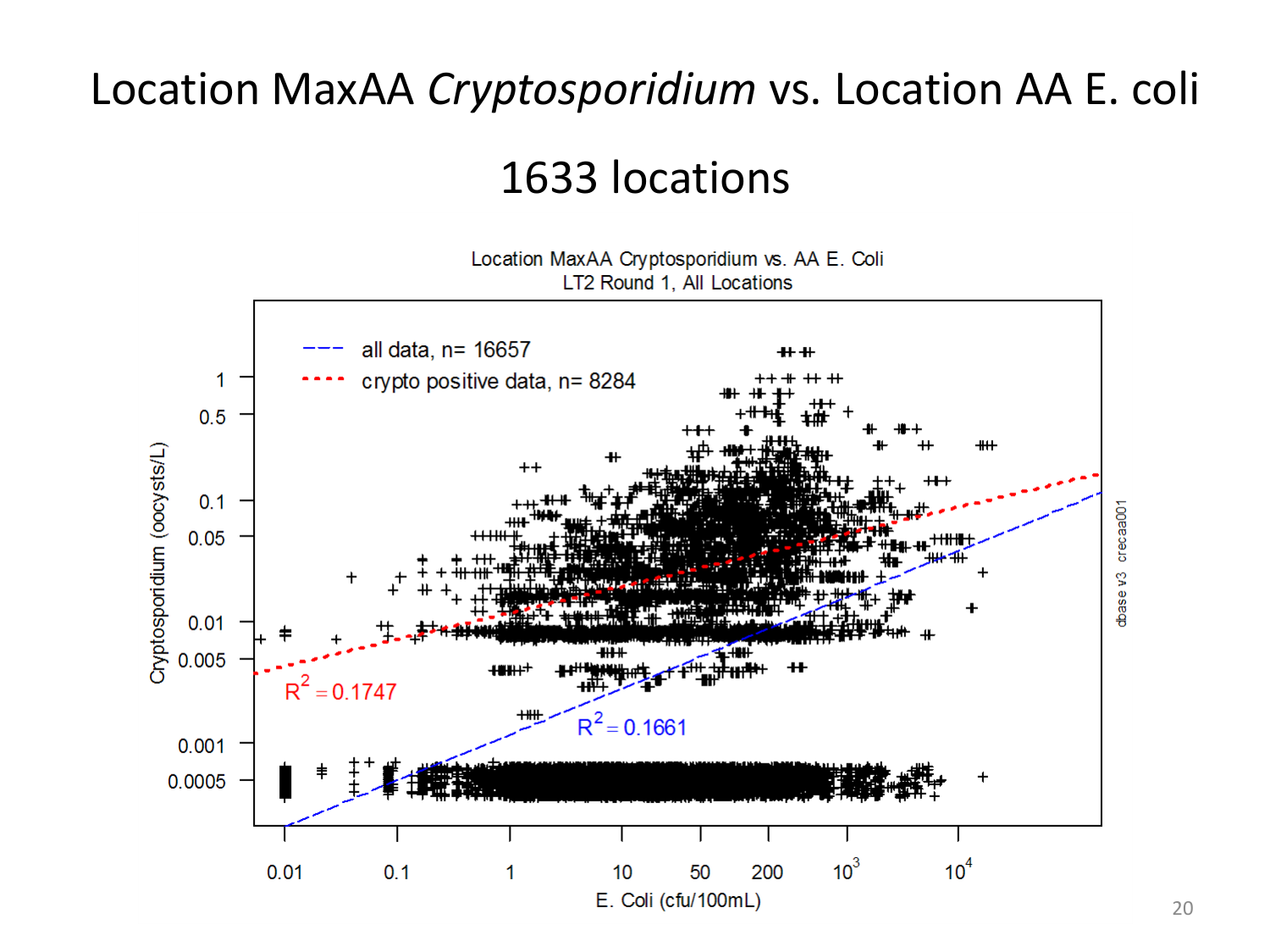### Location MaxAA *Cryptosporidium* vs. Location AA E. coli 1633 locations

![](_page_20_Figure_1.jpeg)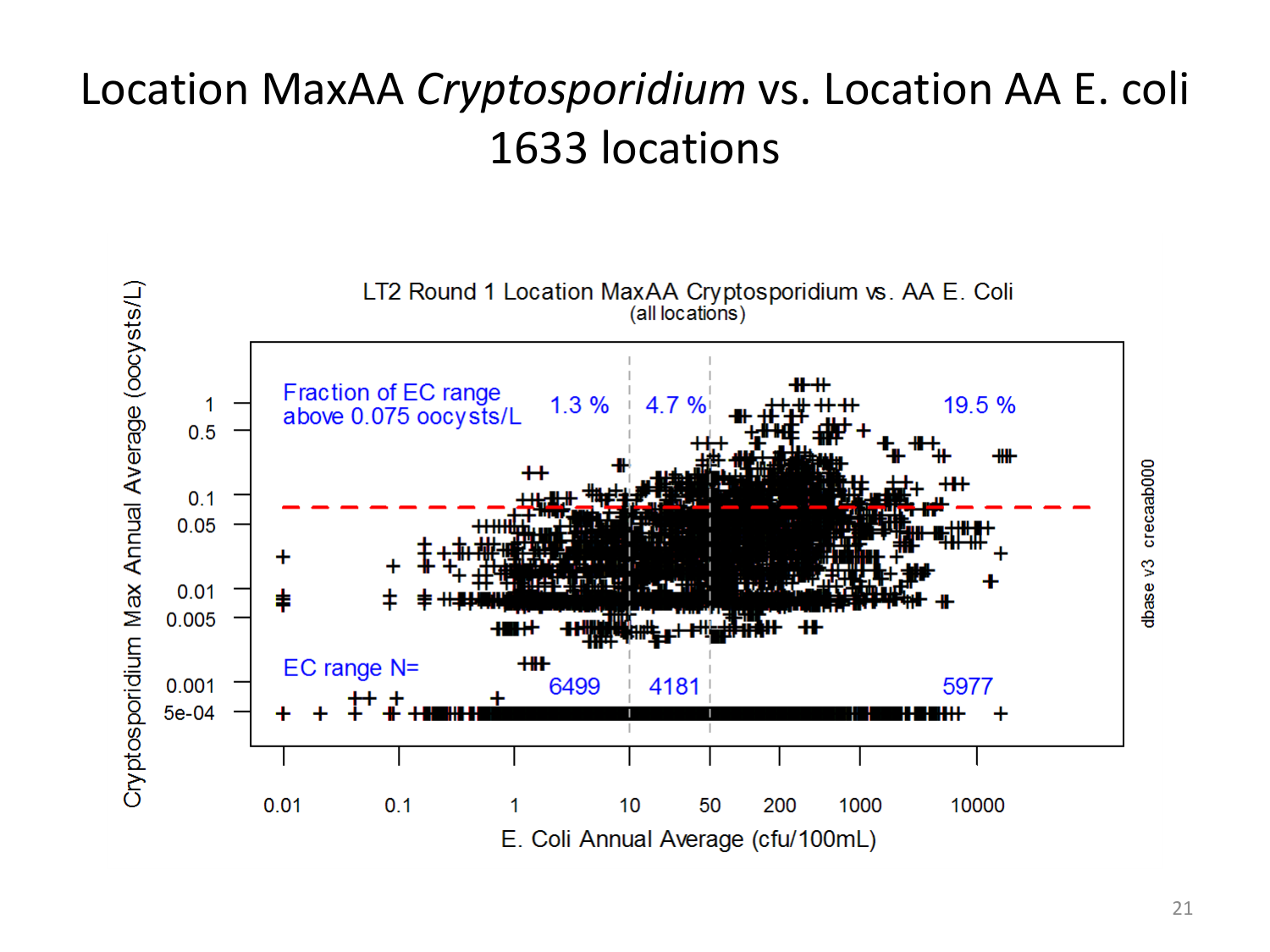## Collection and Use of Compliance Data

- Water utilities expend considerable effort and cost for data collection
- Do we intend to leverage compliance data for analyses to inform sound science for regulations?
- If so, data collection and handling processes should support that goal to best extent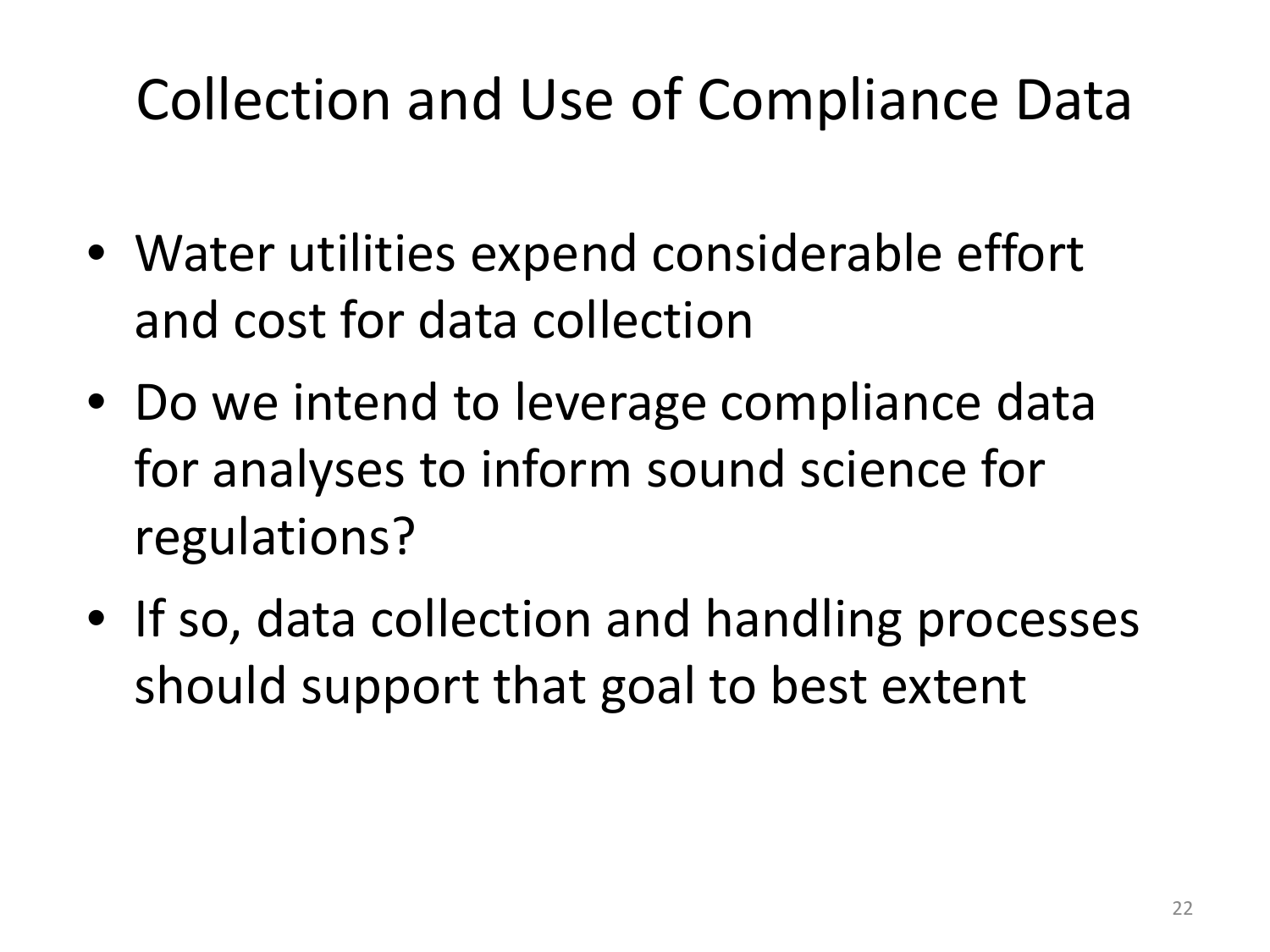## Data Analysis Transparency

- Round 1 data analysis pictures may be confusing
	- datasets have overlapping coverage and information
	- data handling can make comparison on equal footing difficult
	- sub-population patterns differ widely, dataset compositions must be well-understood for appropriate comparisons
- Organize analyses consistent with rule structure
	- maxAA vs. mean
	- individual intakes vs. utilities
- Projections based on random draws from population won't inform how recovery affects individual intakes – more information needed to support understanding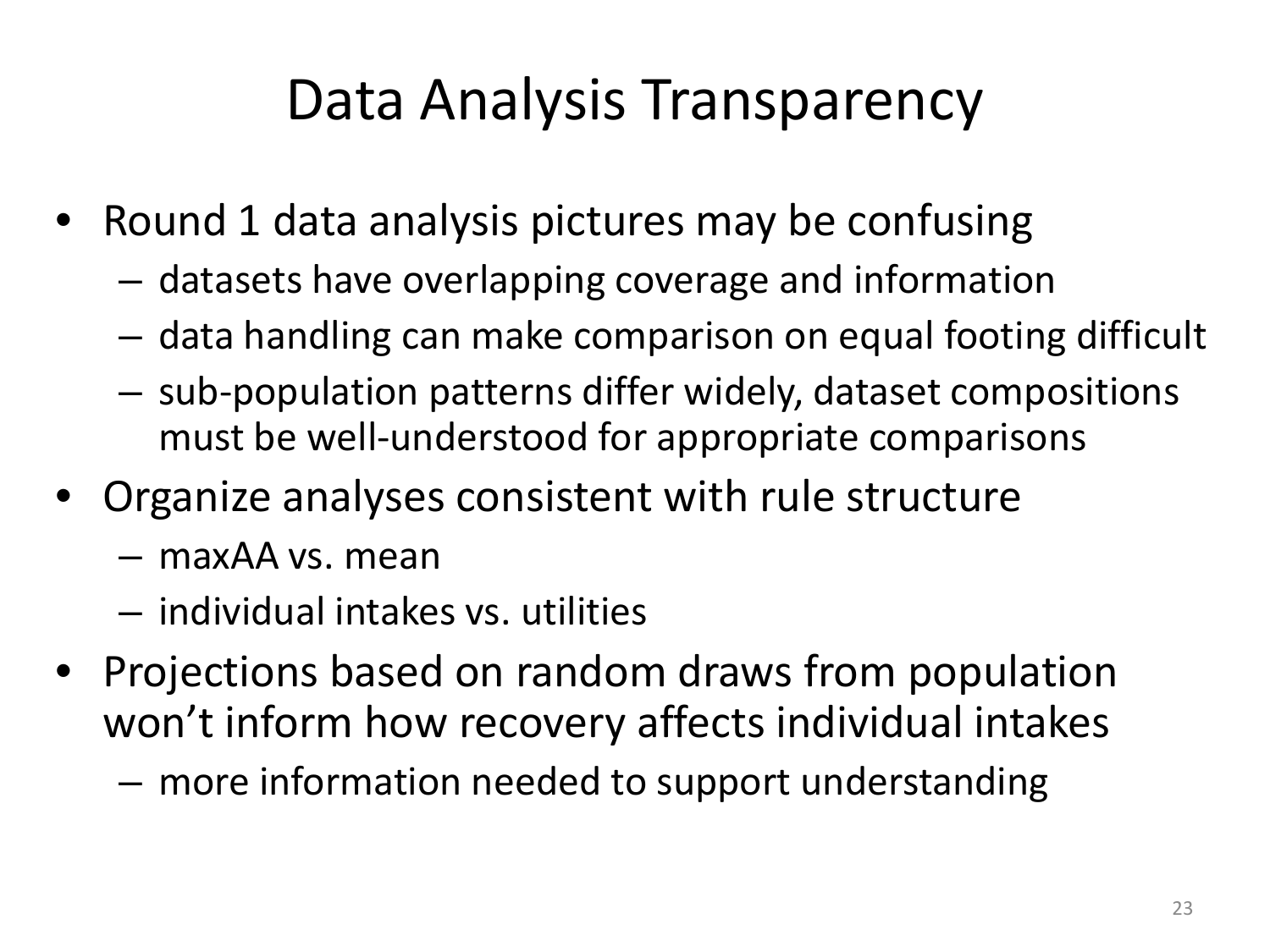## Recommendations for Future Data Collection

• better data integrity rules

– location descriptor consistency

– classification variables

- capture data from all population categories
- capture grandfathered data
- supporting information for *Cryptosporidium* recovery analysis
	- UV254
	- alkalinity